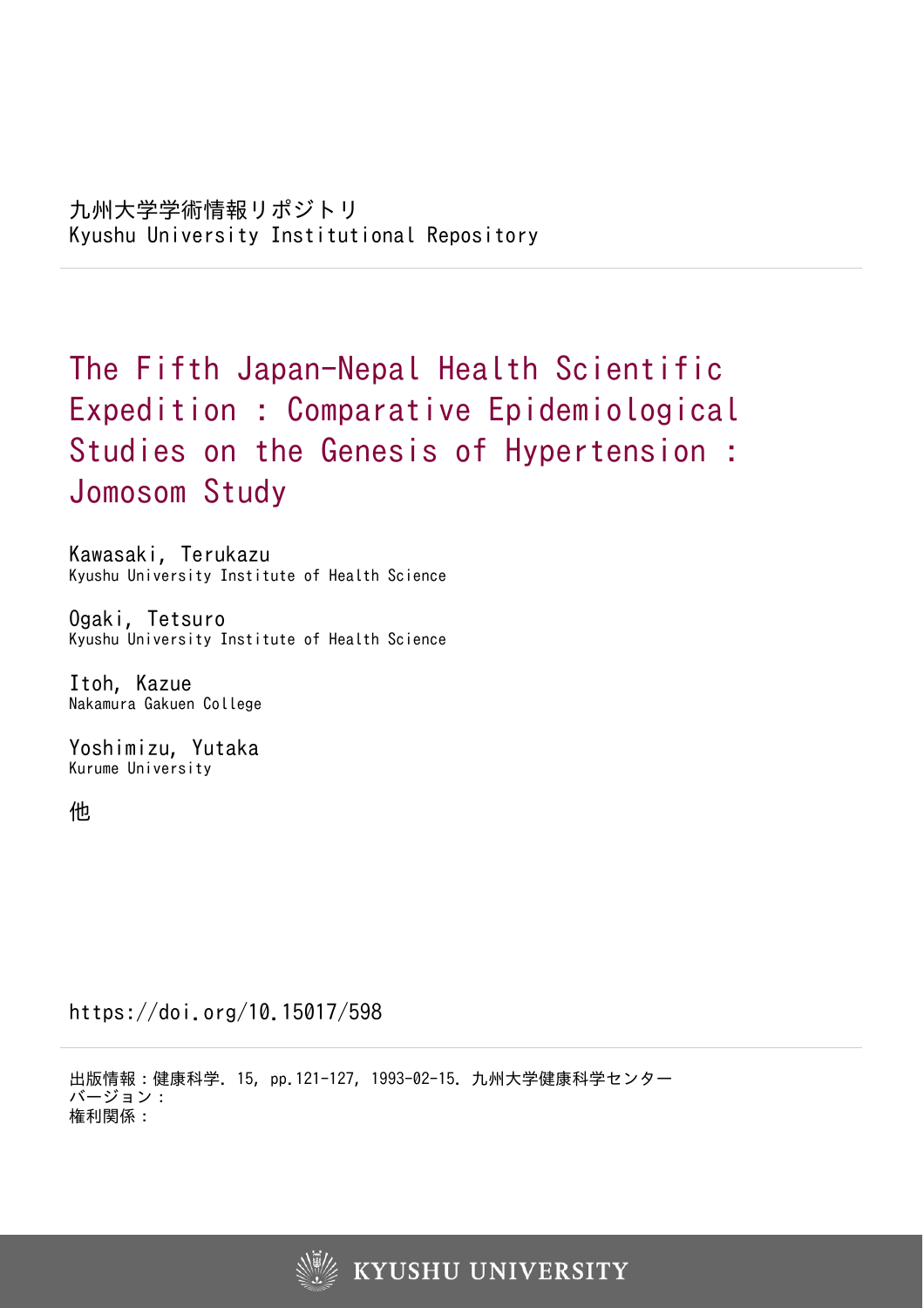## 研究資料

# The Fifth Japan-Nepal Health Scientific Expedition

Comparative Epidemiological Studies on the Genesis of Hypertension

-Jomosom Study-

Terukazu KAWASAKI, Tetsuro OGAKI, Kazue ITOH \* Yutaka YOSHIMIZU\*\*, Pradeep K. GHIMIRE\*\*\*, Pashupati REGMI\*\*\* and Gopal P. ACHARYA\*\*\*

- 1. Name of the Expedition Japan-Nepal Health Scientific Expedition -Comparative Epidemiological Studies on the Genesis of Hypertension-
- 2. Country of the Expedition : Japan
- 3. Sponsored by : Kyushu University
- 4. Financed by : Salt-Science Research Fund (No. 92035) Chiyoda Mutual Life Foundation
- 5. Personnel (Japanese Side) Terukazu KAWASAKI (Dr. Med. Sci.) : Leader Professor, Institute of Health Science, Kyushu University. (Internal Medicine) Tetsuro OGAKI (M. Phys. Ed.) : Associate Professor, Institute of Health Science, Kyushu University. (Exercise Physiology)

Professor, Division of Food and Nutrition, Nakamura Gakuen College. (Nutrition) Yutaka YOSHIMIZU (B. Phys. Ed.) : Professor, Department of Health and Physical Education, Kurume University. (Exercise Physiology) (Nepalese Side) Gopal P. ACHARYA (M.D.) Professor & Head, Institute of Medicine, Tribhuvan University. (Internal Medicine) Pashupati REGMI (M.B.B.S.) : Medical Doctor, Institute of Medicine, Tribhuvan University. (Internal Medicine) Pradeep K. GHIMIRE (C.G.M.): Instructor, Institute of Medicine, Tribhuvan University. Nani Shova SHAKYA: Dietitian, Teaching Hospital, Tribhuvan University

Kazue ITOH (Dr. Med. Sci.) :

Institute of Health Science, Kyushu University 11, Kasuga 816, Japan.

\*Nakamura Gakuen College, Fukuoka 814, Japan.

\*\*\*Tribhuvan University, Kathmandu, Nepal.

<sup>\*\*</sup>Kurume University, Kurume 830, Japan.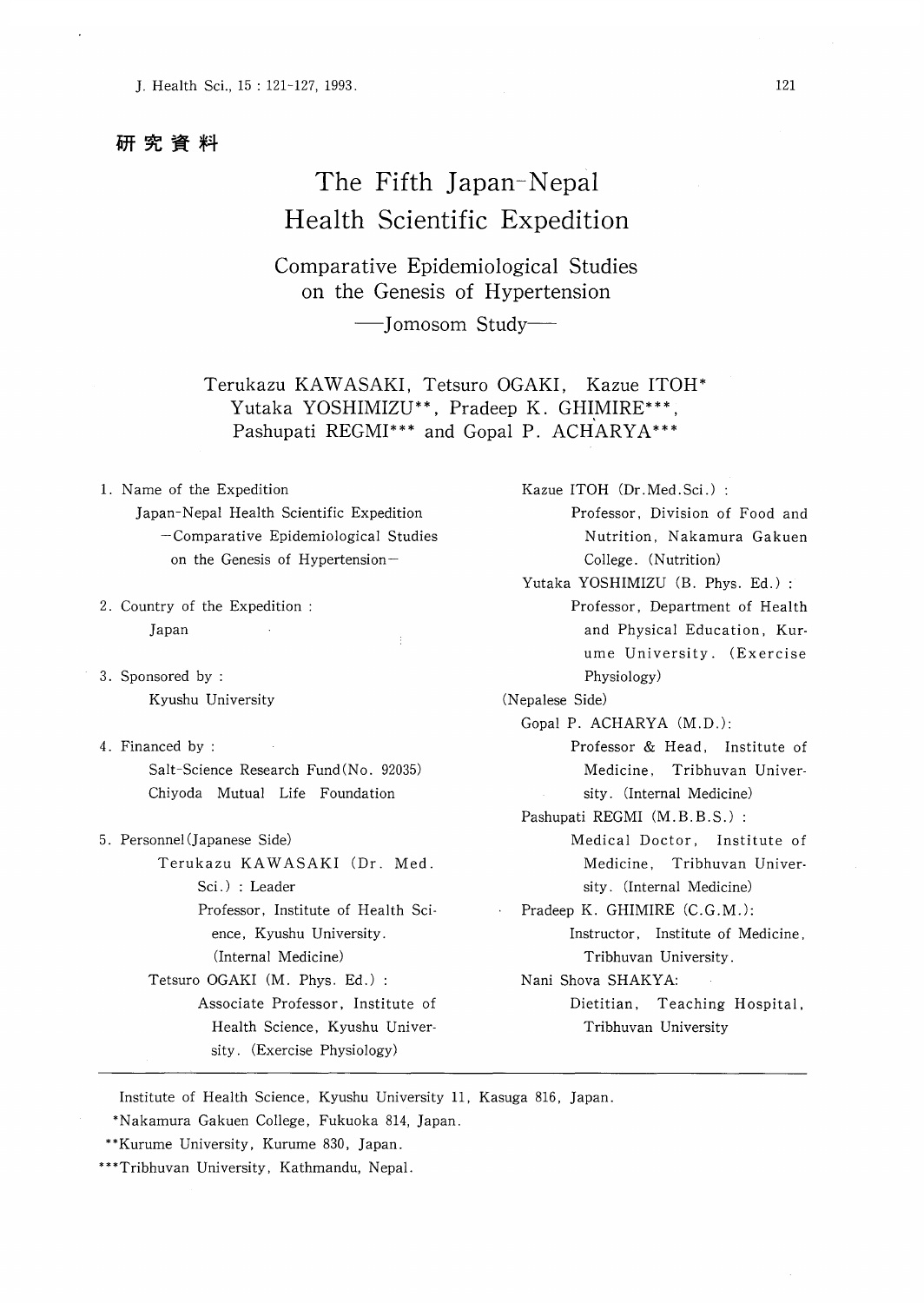tional Joint Research titled " Tribhuvan Univer- blood chemistries, nutrient intakes and physical sity-Kyushu University Hypertension Project(TU- ・ activities in Mustang District and to compare KUHP)" was carried out by the "Japan-Nepal the people living in the mountain area with Health Scientific Expedition (JANESE '87)" those who had been investigated in the first group, which was composed of the Dean and (Kotyang and Bhadrakali) and the third TUKUprofessors of the Institute of Medicine, Trib-<br>HP study (Jawalakhel). It is said that the peohuvan University, and Japanese specialists of ple living in the mountain area have taken salt hypertensiology, exercise physiology, nutrition, tea still in their life and their salt consumption and. cultural geography including the applicants. is more than 15g per day. The ultimate goal of this project was to clarify The similar methods to the previous TUKUthe factors which affect the pathogenesis of HP studies were applied to the fifth one so that hypertension. To know the important conditions the data can be compared. which generate the hypertension, the health sta tus, dietary practice, and physical activities of Annexed Objects are: the Nepalese people, whose blood pressures are 1) Diagnosis and treatment of the people conlow in general, were compared with those of cerned. the Japanese. 2) A contribution to the accumulation of the

chemistries including complete blood counts, tional status in Nepal. nutritional intakes of the inhabitants were mea- 3) A contribution to the development of the sured and ECG was taken at the two sites in scientific fields included in this project in Nepal; one of which was a hilly village, named Nepal. Kotyang in Kabhre District, the other a subur- 4) The promotion of the scientific relationship ban village, named Bhadrakali in Kathmandu between Japan and Nepal District. The prevalence rates of the hypertensives in both sites(0.7% in Kotyang, 6.9% in 7. Schedule of Survey Bhadrakali) were by far lower than those in The field research was carried out at Tuku-Japan (25-30% in general) in spite of the fact che and Marpha areas in Mustang District at or that the levels of average salt intake of the above 2,600 meters above sea level. We left two countries were almost identical (about 12  $g/$  Kathmandu for Tukuche on September 5th, day). Taking the other results into considera- 1992. It was possible to charter a flight from tion, we assumed that the blood pressure might Kathmandu to Jomosom airport directly. The be influenced by physical activity, fat free mass research. started on September 7th and lasted and nutrient intake rather than by the amount for 4 days. Because of the lack of the particiof daily salt intake, although a weak positive pants, the survey area was changed to Marpha, link of salt consumption to blood pressure was and the research there was continued for 5 days detected statistically. from September 12th till 16th.

On the basis of these results, we have already presented them at several international 8. Temporary View on the Results meetings of medical and nutritional science and 1) The subjects investigated have published 2 books (244 pages in 1989; 107 A total of 434 subjects more than 20 years pages in 1991). old investigated in the two areas are shown by

6. Objects of the Expedition gation is to measure the difference of body During the summer of 1987, an Interna- composition, blood pressure, electrocardiogram,

- 
- The blood pressure, body fat mass, blood information on the amelioration of nutri-
	-
	-
	-

- -

The purpose of the fifth TUKUHP investi-<br>sex and age group in Table 1. No sex differ-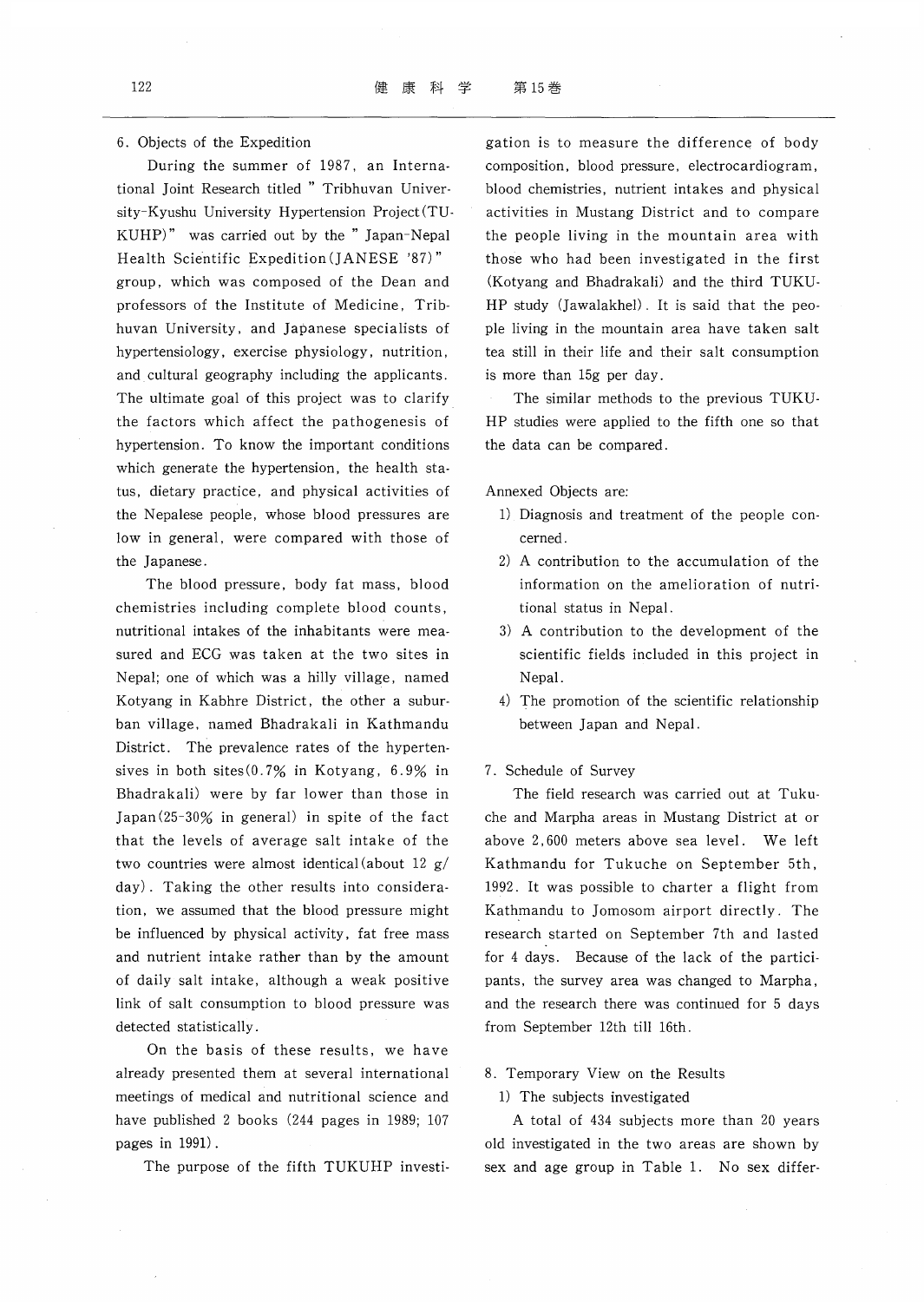| Age Group (yrs) |     |     |                                     | $20-29$ $30-39$ $40-49$ $50-59$ $60-69$ $70-$ |       |                | Total |
|-----------------|-----|-----|-------------------------------------|-----------------------------------------------|-------|----------------|-------|
| Tukuche village |     |     |                                     |                                               |       |                |       |
| Men             | 33  | 20  | 8                                   | 11                                            | 8     | 7              | 87    |
| Women           | 18  | 11  | 15                                  | 12                                            | 7     | $\overline{4}$ | 67    |
| Marpha village  |     |     |                                     |                                               |       |                |       |
| Men             | 37  | 40  | 29                                  | 19                                            | 9     | 8              | 142   |
| Women           | 45  | 29  | 23                                  | 20                                            | 15    | 6              | 138   |
| Total           |     |     |                                     |                                               |       |                |       |
| Men             | 70  | 60  | 37                                  | 30                                            | 17    | 15             | 229   |
| Women           | 63  | 40  | 38                                  | 32                                            | 22    | 10             | 205   |
|                 | 133 | 100 | 75                                  | 62                                            | 39    | 25             | 434   |
| $(\%)$          |     |     | $(20.6)$ $(23.0)$ $(17.3)$ $(14.3)$ |                                               | (9.0) | (5.8)          | (100) |
|                 |     |     |                                     |                                               |       |                |       |

Table 1. Number of subjects participated, by sex, age group and area

ence was observed between the two areas. protein intake was extremely low in both Since the people living in the two areas are eth- areas, while fat intake was slightly lower than nologically identical, both Takhari Tribes, the that of Japan. numbers of the subjects are presented by the (4) Protein energy ratio was approximately sum of the two areas investigated. The mass is a 7 %, being lower than the Japanese.

- 
- 

The survey for the nutrient intakes was car- which were taken from Tibetan tea. ried out by 24-hour recall method to obtain the (6) The intakes of energy per kg of body individual food consumption using the food weight were considered to be 35.-45kcal, which models and the chart as shown in Appendix-I. were almost equal to those in Tarkeghyang and

to about 10% of total subjects. The same in the Manuscus and higher than those in the Japanese.

B) Results and Comments

or Bhat, Dal and Tarkari, and occasionally of [Appendix-II] Achar in both areas. Sattu and salt tea or A) Methods sugar tea were usually taken for breakfast. (1) Measurement of body height, weight,

sugar tea in both areas, the approximate prailiac, Umbilical and Calf) for estimating  $%$ amount ranging from 1,000 to 2,500 ml per per- fat of the body. son. The women took salt tea more than the (2) Measurement of maximal aerobic power men, while young generation preferred sugar (Margaria's indirect method) and estimation of tea. energy expenditure by 24-hr ECG method.

(3) High carbohydrate diet was dominant and All subjects shown in Table 1 participated in

(5) Animal protein ratio was approximately 2) Nutritional Survey [Appendix-I] 10 % in most all of the subjects, whereas ani-A) Methods mal fat ratio was more than 50%, most of

The measurement method was also applied Shermathang investigated in the Fourth study,

(1) Diet mainly consisted of Phapar Dhindo 3) Morphological & Physiological survey:

(2) All were habitually drinking salt tea or skinfold thickness (Triceps, Subscapular, Su-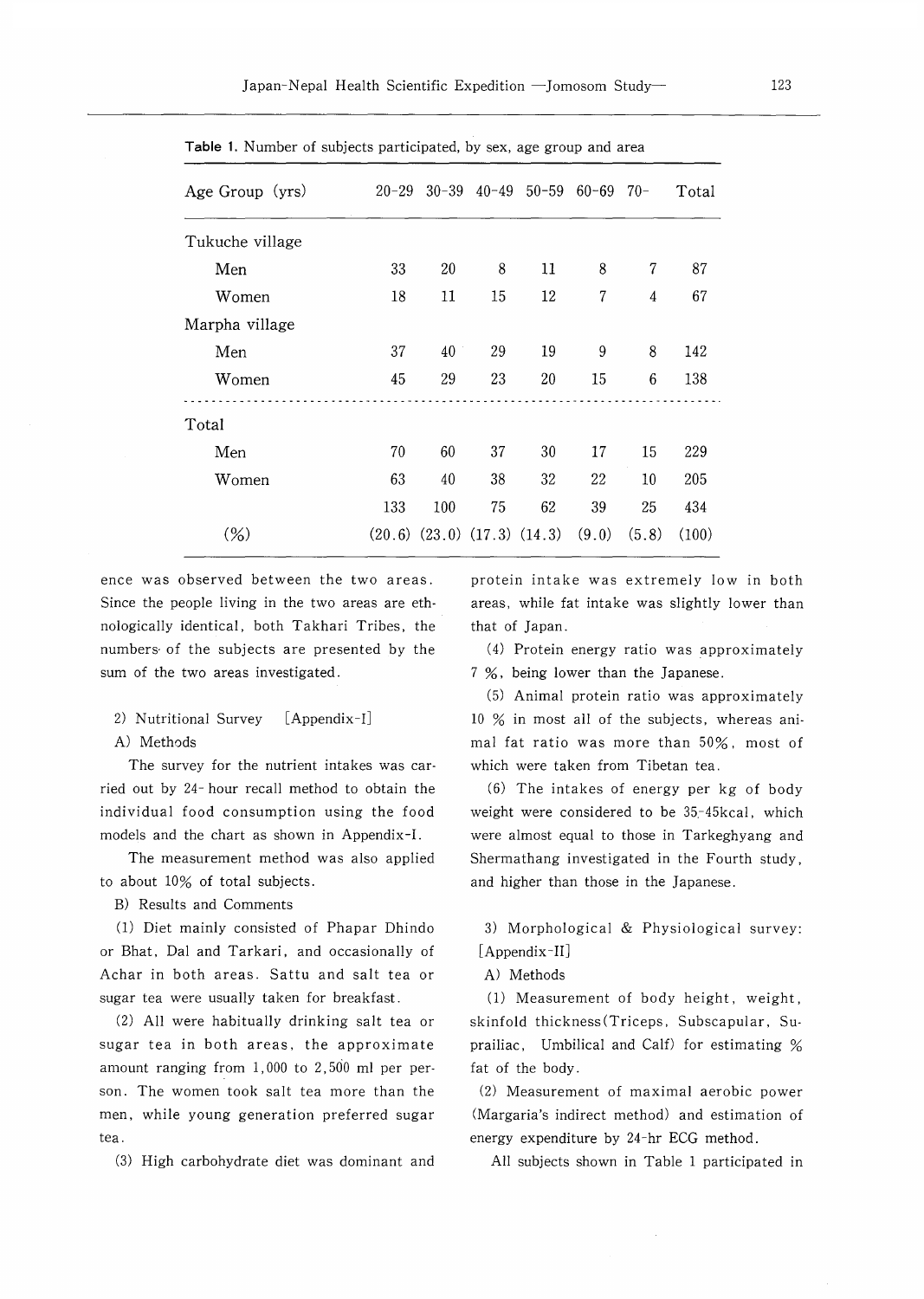Appendix I

|                        | IHS417 NUTRITION SURVEY IN NEPAL 1992 |               |                               |       |                       |
|------------------------|---------------------------------------|---------------|-------------------------------|-------|-----------------------|
| Subj.No.               | __ ____ Name:_                        |               | $Sex(M.F)Age$ BH( cm) BW( kg) |       |                       |
| <b>MENU</b>            | FOOD                                  | Bihanako Kaja | <b>B.Baht</b>                 | Khaja | Belukako Khana        |
| Rice (Bhat)            |                                       |               |                               |       |                       |
| Roti (Bread)           |                                       |               |                               |       |                       |
| Thukpa                 |                                       |               |                               |       |                       |
| Momo                   |                                       |               |                               |       |                       |
| T-Momo                 |                                       |               |                               |       |                       |
| Sattu                  |                                       |               |                               |       |                       |
| Pau Roti               |                                       |               |                               |       |                       |
| Dal                    |                                       |               |                               |       |                       |
| Tarukari               | Alu (potato)                          |               |                               |       | $\cdot$               |
|                        | Simi                                  |               |                               |       |                       |
|                        | Parwar                                |               |                               |       |                       |
|                        | Ghiraula                              |               |                               |       |                       |
|                        | Bodi                                  |               |                               |       |                       |
|                        | Kakro (cucumber)                      |               |                               |       |                       |
|                        | Radish                                |               |                               |       |                       |
|                        | Bandakobi (cabbage)                   |               |                               |       |                       |
| Gedaguri               |                                       |               |                               |       |                       |
| Masu                   | Chicken                               |               |                               |       |                       |
| (Meat)                 | Mutton                                |               |                               |       |                       |
|                        | Buffalo                               |               |                               |       |                       |
| Masala                 |                                       |               |                               |       |                       |
| Achar                  |                                       |               |                               |       |                       |
| Chiya                  | <b>Black Tea</b>                      |               |                               |       |                       |
|                        | Milk Tea Sugar                        |               |                               |       |                       |
|                        | Salt Tea                              |               |                               |       |                       |
|                        | Salt Tea & Butter                     |               |                               |       |                       |
| Milk                   | Daily/Powder Milk                     |               |                               |       |                       |
| Dahi (yougurt)         |                                       |               |                               |       |                       |
| Phul (egg)             |                                       |               |                               |       |                       |
| Phalphul (Fruit)       |                                       |               |                               |       |                       |
| Chang Jand (Local Beer |                                       |               |                               |       | $\tilde{\phantom{a}}$ |
| Rakshi                 |                                       |               |                               |       |                       |

## IHS417 NUTRITION SURVEY IN NEPAL 1992 Activity

| 1. Please tell me your family numbers.<br>persons                                                                                                                        |                   |
|--------------------------------------------------------------------------------------------------------------------------------------------------------------------------|-------------------|
| 2. Do vou smoke? (2) No<br>(1) Yes What kind of smoke?<br>1. Churot (pieces/ ) 2. Surty (pieces/<br>3. Churot (packages/) 4. Bidi (pieces/<br>-1<br>5. Tamakhu(<br>time/ |                   |
| 3. Do you have a drink? $(2)$ No<br>(1) Yes What kind of drink?<br>2. Raksi(<br>time/<br>1. Chang<br>$\left($                                                            | time/             |
| 4. How many times do you eat Alu?<br>1<br>Pindaluko gabha? (                                                                                                             |                   |
| 5. How many times do you eat Phul?                                                                                                                                       |                   |
| 6. How many times do you eat Kukhurako masu?                                                                                                                             |                   |
| Rangoko masu? (<br>Khasiko masu? (                                                                                                                                       |                   |
| 7. How many times do you drink Dudh? (<br>Dudhko chiva? (                                                                                                                |                   |
| 8. How many times do you have Khuva? (                                                                                                                                   |                   |
| 9. How many times do you have Dahi? (<br>Mahi? (                                                                                                                         |                   |
| 10. How many times do you have Tea?                                                                                                                                      | day)              |
| 11. How long have you been drinking "Tea"?<br>Salt Tea<br>from<br>till<br>Salt tea & Butter<br>till<br>from<br>Milk tea & Suger<br>till<br>from                          | y.o<br>y.o<br>y.o |
| 12. How many times do you have vegetables?<br>Rayoko saga? (                                                                                                             |                   |
| 13. How many times do you have dehydrated vegetables?<br>Gundruk?(<br>) Sinki?(                                                                                          |                   |

Subject No. Name

 $\sim$   $\sim$ 

 $\mathcal{A}^{\mathcal{A}}$ 

| 14. How many times do you have pickles?<br>Amp?(<br>Golbhenda?(<br>Mula?(                                                                                                            |  |
|--------------------------------------------------------------------------------------------------------------------------------------------------------------------------------------|--|
| 15. How many times do you use oil?<br>Ghiu(Ghee)?(<br>Toriko tel?(<br>Bhatmas tel?(                                                                                                  |  |
| 16. How many times do you have fruits?<br>Suntala?(<br>Amp?(<br>Svau?(<br>Kera?(<br>1<br>Naspati?(                                                                                   |  |
| Bhuin Katahar?(                                                                                                                                                                      |  |
| 17. How many times do you use Masala?<br>Jira?(<br>Khursani?(<br>Besar?(<br>Aduwa?(<br>Υ<br>Chvapi?(<br>Lasun?(                                                                      |  |
| 18. How many times do you have herba?<br>Dhaniya leaves?(<br>Dhaniya?(                                                                                                               |  |
| 19. How many times do you have Dal?<br>Mungi dal?(<br>Kalo mas?(<br>Musuk Dal?(                                                                                                      |  |
| Rohar dal?(<br>20. How many times do you have dry beans?                                                                                                                             |  |
| Bhatmas?(<br>Simi?(                                                                                                                                                                  |  |
| 21. Please tell me the name of the food you cannot take.<br>(1)Gaiko masu (2)Rangoko masu (3)Kukhurako masu<br>(4)Khasiko masu (5)Sangurko mase (6)Phul<br>(7)<br>(8)<br>(9)<br>(10) |  |

 $\mathcal{A}^{\mathcal{A}}$ 

 $\hat{\boldsymbol{\beta}}$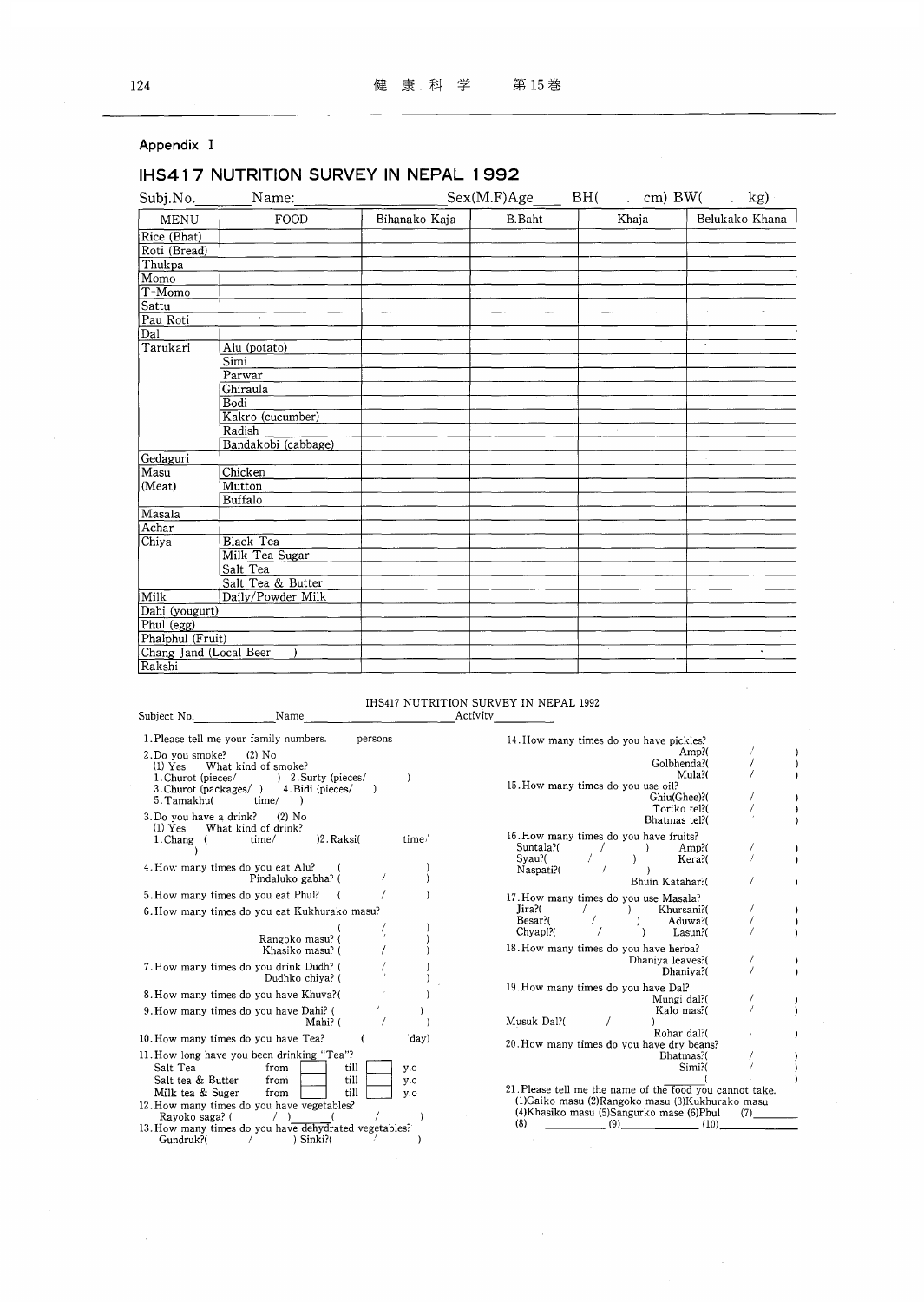Appendix II

### Anthoropometry and Physical Fitness

Date / Sept. 1992

|              | No     |  |              |  |    | $M \cdot F$                    | Age             | yrs          |
|--------------|--------|--|--------------|--|----|--------------------------------|-----------------|--------------|
| Name         |        |  |              |  |    |                                |                 |              |
| 01 Farmer    |        |  |              |  |    | 02 Publ. Officer 03 Blacksmith |                 | 04 Tailor    |
| 05 Teacher   |        |  | 06 Merchant  |  |    |                                | 07 Shop Assist. | 08 Carpenter |
| 09 Soldier   |        |  | 10 Police    |  |    | 11 Driver                      |                 | 12 Cook      |
| 13 Med.Staff |        |  | 14 Household |  |    | 15 Student                     |                 | 16 Misc.     |
| 17           | Priest |  | 18 Monk      |  | 19 |                                |                 | 00 No        |

| Height            |    | cm         |               | Weight             |  |        | kg        |
|-------------------|----|------------|---------------|--------------------|--|--------|-----------|
| Upper Arm Girth   | cm |            | Forearm       | Girth              |  |        | $cm$      |
| Abdominal Girth   |    | cm         |               | Hip Girth          |  |        | cm        |
| Thigh Girth       |    | cm         |               | Calf Girth         |  |        | cm        |
| Humerus Breadth   |    | cm         |               | Femur Breadth      |  |        | cm        |
|                   |    |            |               |                    |  |        |           |
| Triceps SF        |    | mm         | Subscaplar SF |                    |  |        | mm        |
| Suprailiac SF     |    | mm         |               | <b>Umilical SF</b> |  |        | mm        |
| Calf SF           |    | mm         | $%$ Fat       |                    |  |        | %         |
|                   |    | $1 - st$   |               | $2 - nd$           |  | $3-rd$ |           |
| Freaquency        |    | Hz         | Hz            |                    |  |        | Hz        |
| <b>Heart Rate</b> |    | /min       | /min          |                    |  |        | /min      |
| Platform          | cm | <b>MAP</b> |               |                    |  |        | ml/kg/min |

the morphological survey. However, maximal aerobic power was measured in 188 men and 138 women, respectively.

B) Results

The mean body height  $(Ht)$ , weight  $(Wt)$ , % body fat(%Fat) and maximal aerobic power (MAP) are shown in Table 2.

Mean body height, body weight and %Fat of present subjects were simillar to those of hilly villagers (Helambu) and slightly lower than those of the Japanese. Mean maximal aerobic power (MAP) of the present subjects was higher than those in the Japanese. No significant differences in MAP were found between the present subjects and the hilly villagers in all age group. The energy expenditure by 24-hr ECG method was not determined. These data will be analysed in Japan.

4) Medical survey: [Appendix-III] A) Methods

|              |            | Men        |                 |                    | Women      |            |                 |                    |  |  |  |
|--------------|------------|------------|-----------------|--------------------|------------|------------|-----------------|--------------------|--|--|--|
| Age<br>(yrs) | Ht<br>(cm) | Wt<br>(kg) | $%$ Fat<br>(96) | MAP<br>(ml/kg/min) | Ht<br>(cm) | Wt<br>(kg) | $%$ Fat<br>(% ) | MAP<br>(ml/kg/min) |  |  |  |
| $20 - 29$    | 163.4      | 53.6       | 12.0            | 51.2               | 152.7      | 50.8       | 20.6            | 35.1               |  |  |  |
|              | ±7.3       | $\pm 6.8$  | $\pm 2.6$       | ±9.8               | ±5.1       | ±7.6       | $\pm 5.9$       | ±9.6               |  |  |  |
| $30 - 39$    | 163.6      | 56.8       | 14.1            | 45.0               | 152.0      | 50.7       | 19.6            | 34.3               |  |  |  |
|              | ±7.3       | ±8.5       | ±4.7            | $\pm 12.5$         | ±5.3       | $\pm 8.6$  | $\pm 6.0$       | $\pm 10.3$         |  |  |  |
| $40 - 49$    | 163.6      | 58.0       | 14.9            | 41.5               | 153.0      | 51.4       | 21.1            | 35.4               |  |  |  |
|              | $\pm 7.7$  | $\pm 9.6$  | $\pm 5.8$       | ±10.2              | $\pm 6.3$  | $\pm 8.8$  | $\pm 6.6$       | ±5.6               |  |  |  |
| $50 - 59$    | 159.9      | 58.9       | 15.8            | 36.5               | 152.9      | 52.0       | 21.2            | 35.1               |  |  |  |
|              | $\pm 6.0$  | ±7.6       | $\pm 5.6$       | ±7.2               | ±5.3       | $\pm 9.5$  | $\pm 6.7$       | ±7.4               |  |  |  |
| $60 - 69$    | 161.5      | 55.4       | 14.3            | 32.2               | 150.6      | 49.5       | 19.0            | 30.9               |  |  |  |
|              | ± 6.4      | ±7.1       | ±5.5            | ±5.8               | ±5.3       | ±7.6       | ±5.1            |                    |  |  |  |
| $70 -$       | 164.8      | 58.5       | 14.6            | 30.0               | 151.2      | 53.6       | 24.4            |                    |  |  |  |
|              | ±5.0       | ±10.1      | ±5.9            | ±5.4               | ±5.8       | $\pm 11.6$ | $\pm 8.1$       |                    |  |  |  |

Table 2. Mean and standard deviation of morphological parameters and maximal aerobic power for subjects by sex

Ht: body height, Wt: body weight,  $\cdot$ %Fat: percent of the body fat,

MAP: maximal aerobic power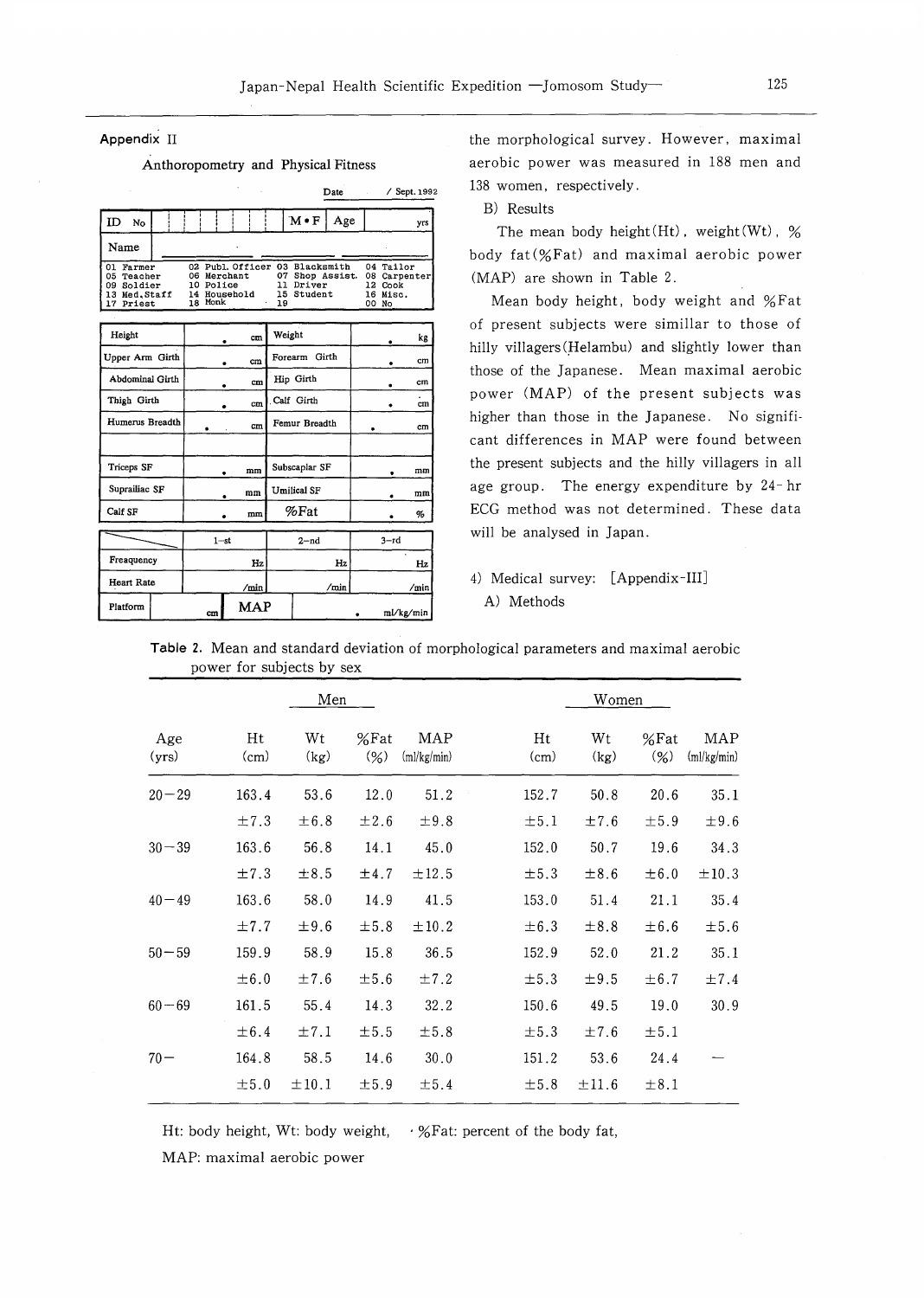

### Appendix III

(3)

Occult blood